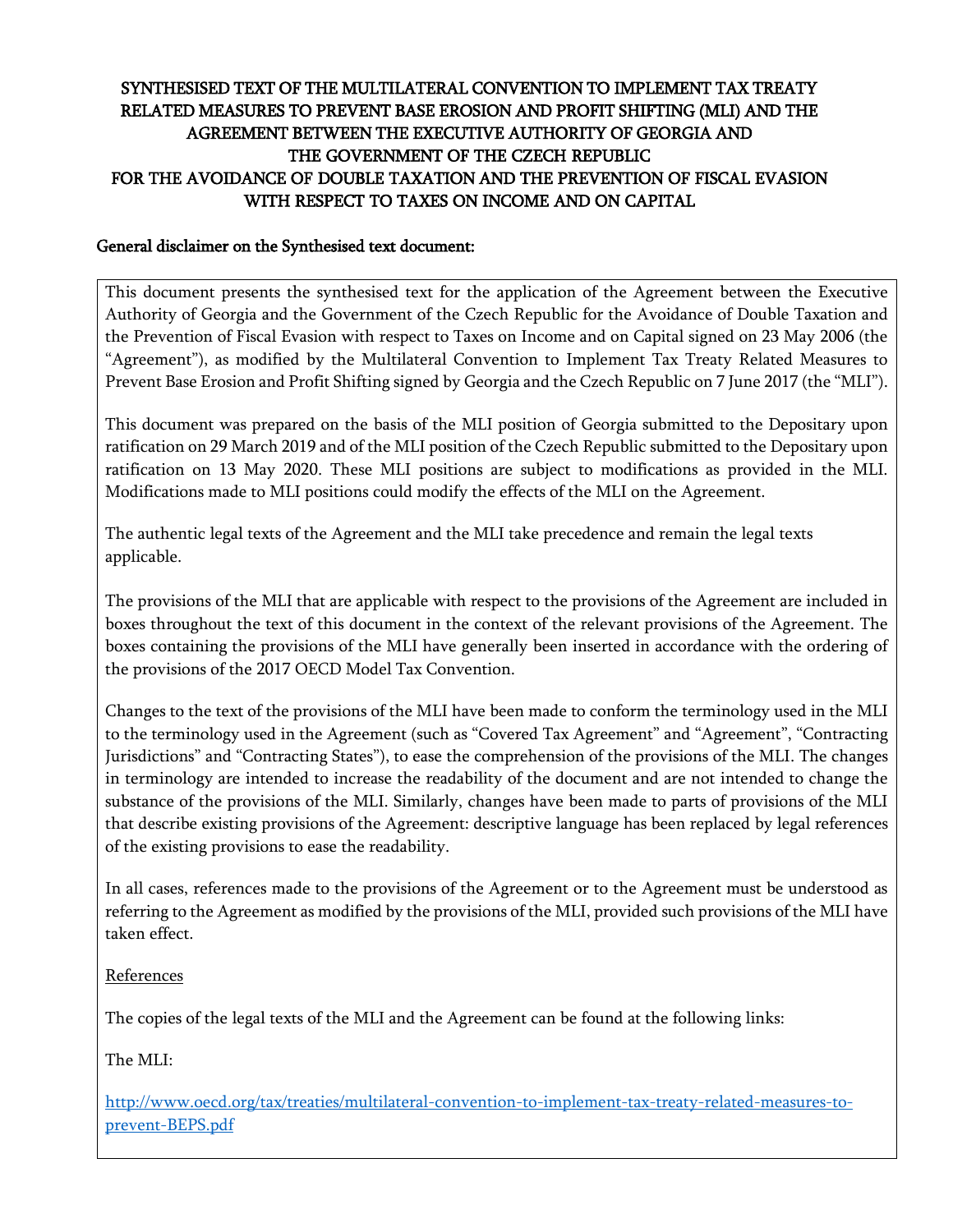In Georgia: <https://mof.ge/en/5128>

The MLI position of Georgia submitted to the Depositary upon ratification on 29 March 2019 and the MLI position of the Czech Republic submitted to the Depositary upon ratification on 13 May 2020 can be found on the [MLI Depositary \(OECD\)](http://www.oecd.org/tax/treaties/multilateral-convention-to-implement-tax-treaty-related-measures-to-prevent-beps.htm) webpage [\(http://www.oecd.org/tax/treaties/beps-mli-signatories-and](http://www.oecd.org/tax/treaties/beps-mli-signatories-and-parties.pdf)[parties.pdf\)](http://www.oecd.org/tax/treaties/beps-mli-signatories-and-parties.pdf).

# Disclaimer on the entry into effect of the provisions of the MLI

The provisions of the MLI applicable to this Agreement do not take effect on the same dates as the original provisions of the Agreement. Each of provisions of the MLI could take effect on different dates, depending on the types of taxes involved (taxes withheld at source or other taxes levied) and on the choices made by Georgia and the Czech Republic in their MLI positions.

Dates of the deposit of instruments of ratification, acceptance or approval: 29 March 2019 for Georgia and 13 May 2020 for the Czech Republic.

Entry into force of the MLI: 1 July 2019 for Georgia and 1 September 2020 for the Czech Republic.

Unless it is stated otherwise elsewhere in this document, the provisions of the MLI have effect with respect to the Agreement:

- with respect to taxes withheld at source on amounts paid or credited to non-residents, where the event giving rise to such taxes occurs on or after 1 January 2021;
- with respect to all other taxes levied by each Contracting State, for taxes levied with respect to taxable periods beginning on or after 1 March 2021.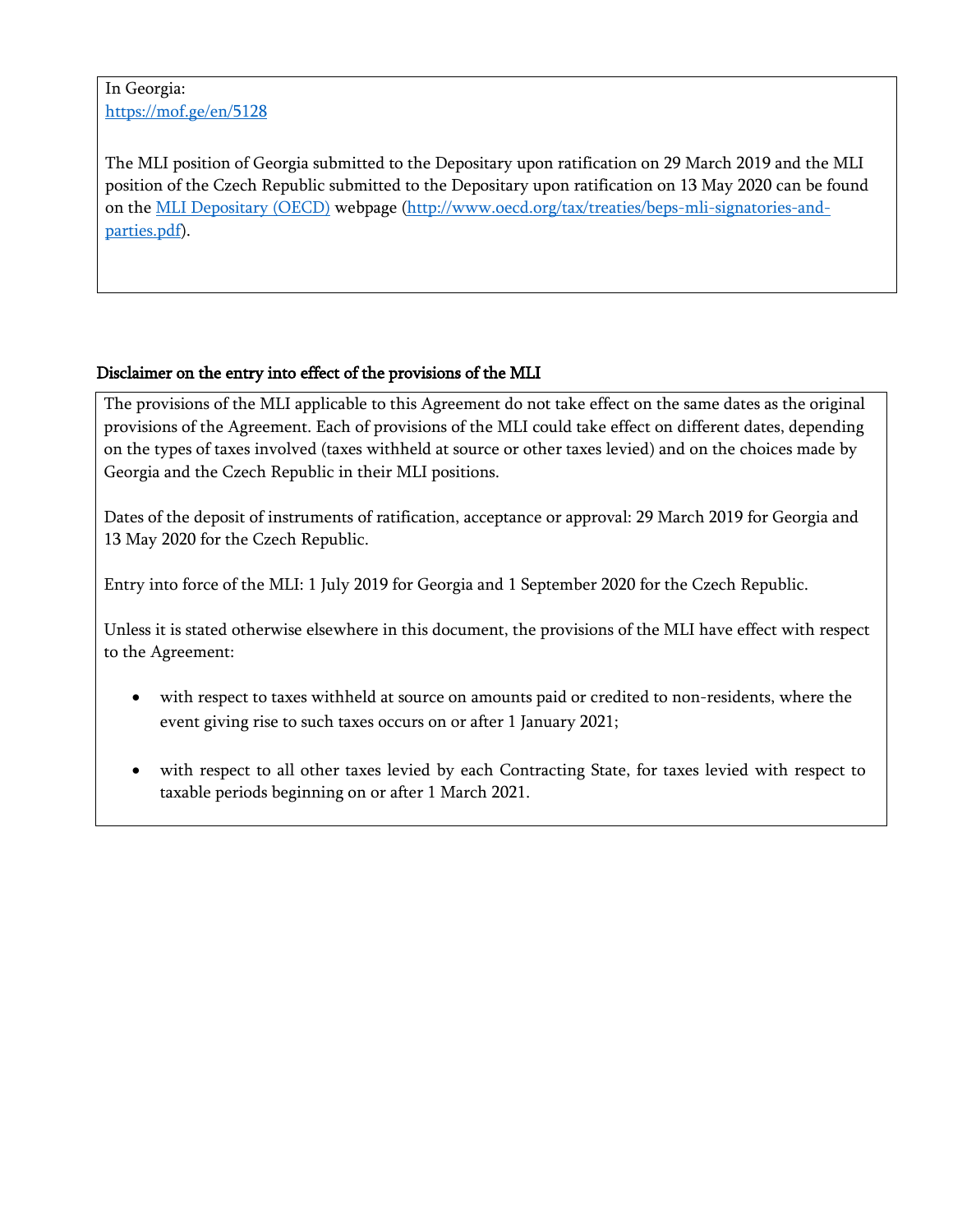# AGREEMENT BETWEEN THE EXECUTIVE AUTHORITY OF GEORGIA AND THE GOVERNMENT OF THE CZECH REPUBLIC FOR THE AVOIDANCE OF DOUBLE TAXATION AND THE

### PREVENTION OF FISCAL EVASION

### WITH RESPECT TO TAXES ON INCOME AND ON CAPITAL

The Executive Authority of Georgia and the Government of the Czech Republic, desiring to promote and strengthen the economic, cultural and scientific relations between both States

[REPLACED by paragraph 1 of Article 6 of the MLI] [by concluding an Agreement for the avoidance of double taxation and the prevention of fiscal evasion with respect to taxes on income and on capital,]

The following paragraph 1 of Article 6 of the MLI replaces the text referring to an intent to eliminate double taxation in the preamble of the Agreement:

# Article 6 of the MLI- Purpose of a Covered Tax Agreement

Intending to eliminate double taxation with respect to the taxes covered by this Agreement without creating opportunities for non-taxation or reduced taxation through tax evasion or avoidance (including through treaty-shopping arrangements aimed at obtaining reliefs provided in this Agreement for the indirect benefit of residents of third jurisdictions),

Have agreed as follows:

 $\overline{\phantom{a}}$  $\overline{\phantom{a}}$  $\overline{\phantom{a}}$  $\overline{\phantom{a}}$  $\overline{\phantom{a}}$  $\overline{\phantom{a}}$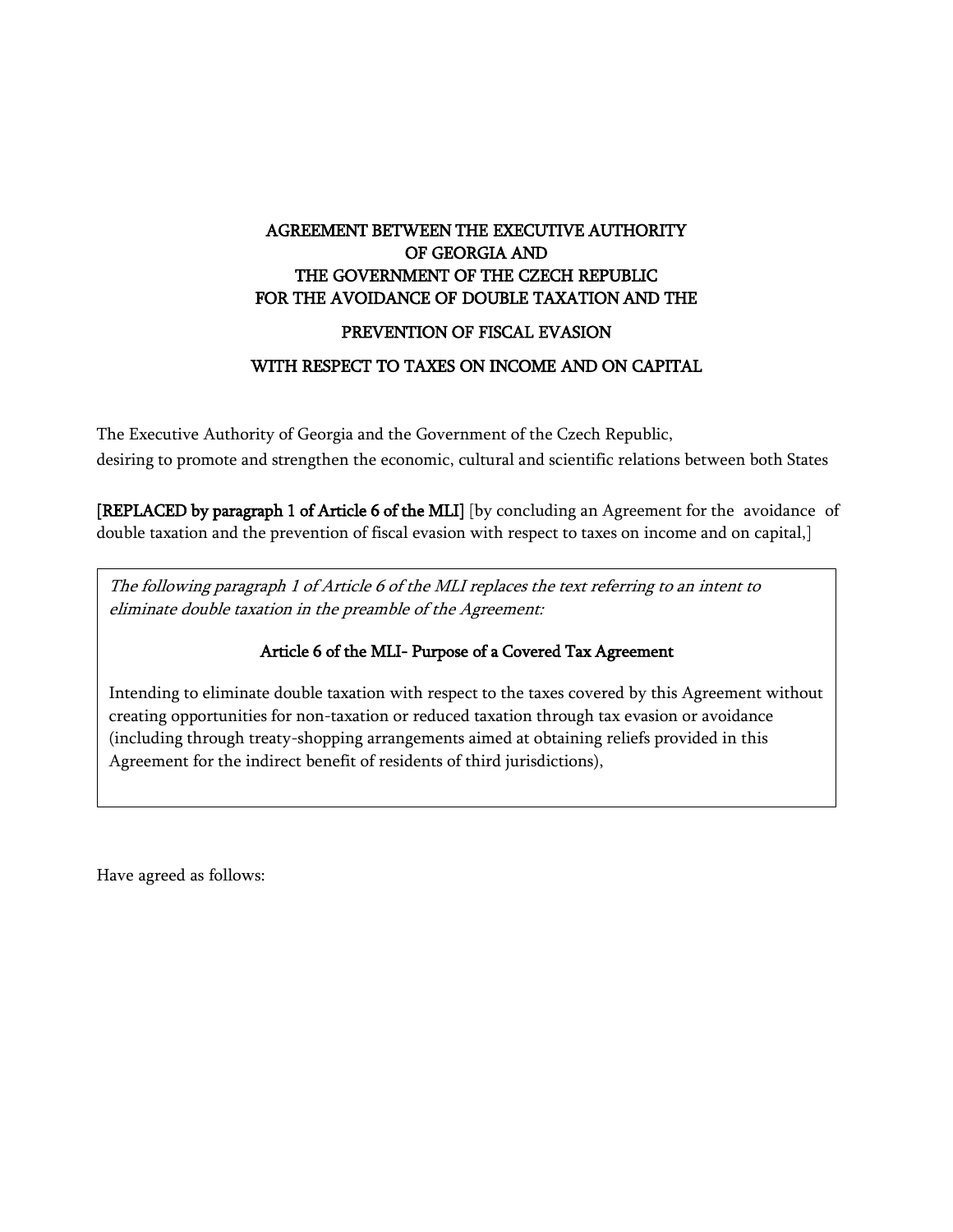#### Article 1

#### PERSONS COVERED

This Agreement shall apply to persons who are residents of one or both of theContracting States.

#### Article 2

#### TAXES COVERED

1. This Agreement shall apply to taxes on income and on capital imposed on behalfof a Contracting State or of its political-administrative subdivisions or local authorities, irrespective of the manner in which they are levied.

2. There shall be regarded as taxes on income and on capital all taxes imposed ontotal income, on total capital, or on elements of income or of capital, including taxeson gains from the alienation of movable or immovable property, taxes on the total amounts of wages or salaries paid by enterprises, as well as taxes on capital appreciation.

The existing taxes to which the Agreement shall apply are in particular:

a) in Georgia:

- (i) the enterprises profits (income) tax;
- $(ii)$  the personal profits (income) tax;
- (iii) the enterprises property tax;
- (iv) the personal property tax;

(hereinafter referred to as "Georgian tax").

b) in the Czech Republic:

- (i) the tax on income of individuals;
- $(ii)$  the tax on income of legal persons;
- (iii) the tax on immovable property;
- (hereinafter referred to as "Czech tax");

The Agreement shall apply also to any identical or substantially similar taxes that are imposed after the date of signature of the Agreement in addition to, or in place of, the existing taxes. The competent authorities of the Contracting States shall notify each other of any significant changes that have been made in their respective taxationlaws.

#### Article 3

#### GENERAL DEFINITIONS

- 1. For the purposes of this Agreement, unless the context otherwise requires:
- a) the term "Georgia" means the territory recognised by the international community within the state borders of Georgia, including land territory, internal waters and territorial sea, the air space above them, in respect of which Georgia exercises its sovereignty, as well as the exclusive economic zone and continental shelf adjacent to its territorial sea, in respect of which Georgia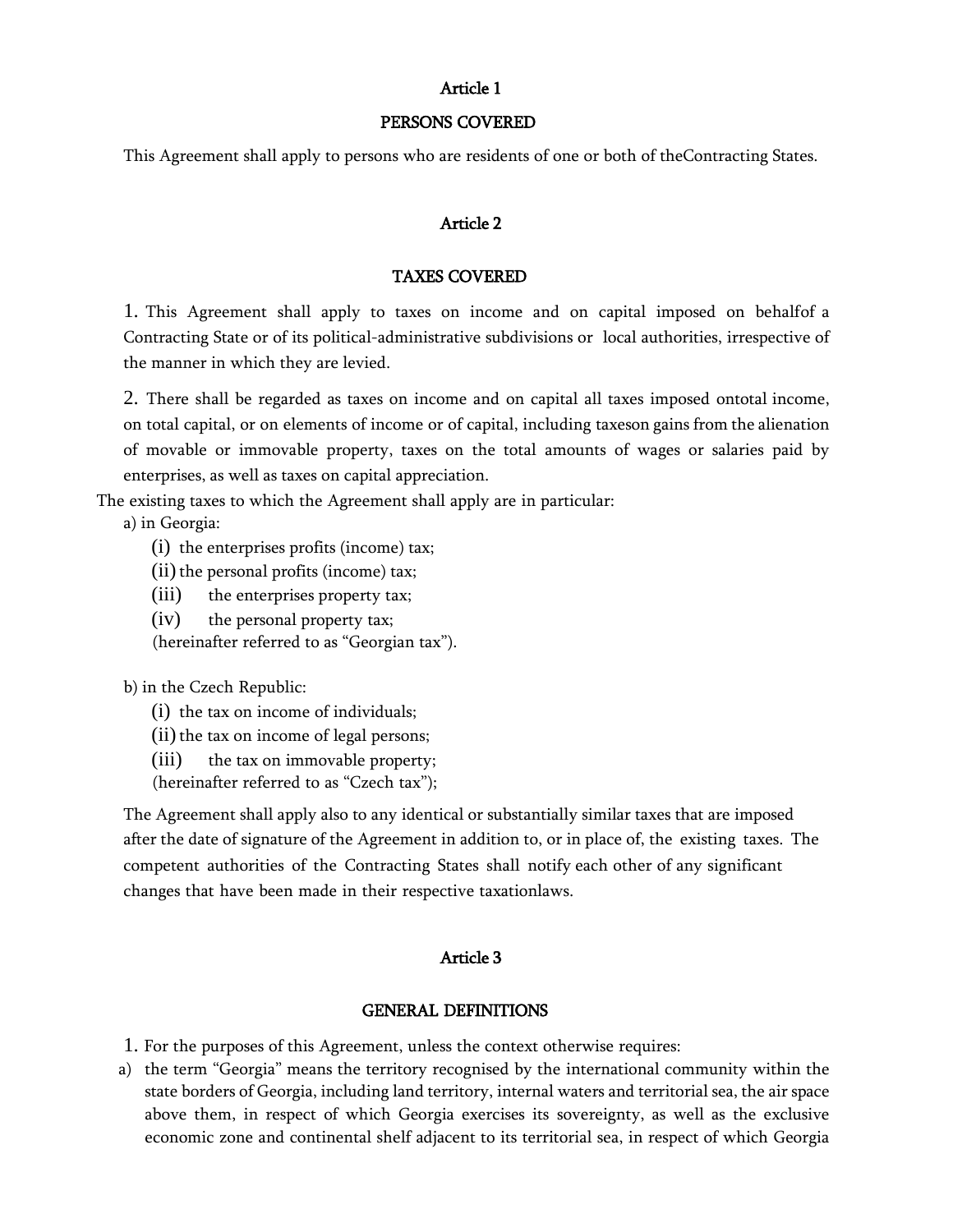may exercise its sovereign rights in accordance with the international law;

b) the term "the Czech Republic" means the territory of the Czech Republic overwhich, under Czech legislation and in accordance with international law, the sovereign rights of the Czech Republic are exercised;

c) the terms "a Contracting State" and "the other Contracting State" mean the CzechRepublic or Georgia, as the context requires;

d) the term "person" includes an individual, a company and any other body ofpersons;

e) the term "company" means any body corporate or any entity that is treated as abody corporate for tax purposes;

f) the term "enterprise" applies to the carrying on of any business;

g) the terms "enterprise of a Contracting State" and "enterprise of the other Contracting State" mean respectively an enterprise carried on by a resident of aContracting State and an enterprise carried on by a resident of the other Contracting State;

h) the term "national" means:

- (i) any individual possessing the nationality of a Contracting State;
- (ii) any legal person, partnership or association deriving its status as such from the laws in force in a Contracting State;

i) the term "business" means any economic activity aimed at receiving profits, income or compensation, regardless of the results of such activity. It includes also the performance of professional services and of other activities of an independent character;

j) the term "international traffic" means any transport by a ship or aircraft operated by an enterprise that has its place of effective management in a Contracting State, except when the ship or aircraft is operated solely between places in the other Contracting State;

k) the term "Competent authority" means:

- (i) in the case of the Czech Republic, the Minister of Finance or his authorised representative;
- (ii) in the case of Georgia, the Ministry of Finance or its authorised representative.

2. As regards the application of the Agreement at any time by a Contracting State,any term not defined therein shall, unless the context otherwise requires, have the meaning that it has at that time under the law of that State for the purposes of thetaxes to which the Agreement applies, any meaning under the applicable tax laws of that State prevailing over a meaning given to the term under other laws of that State.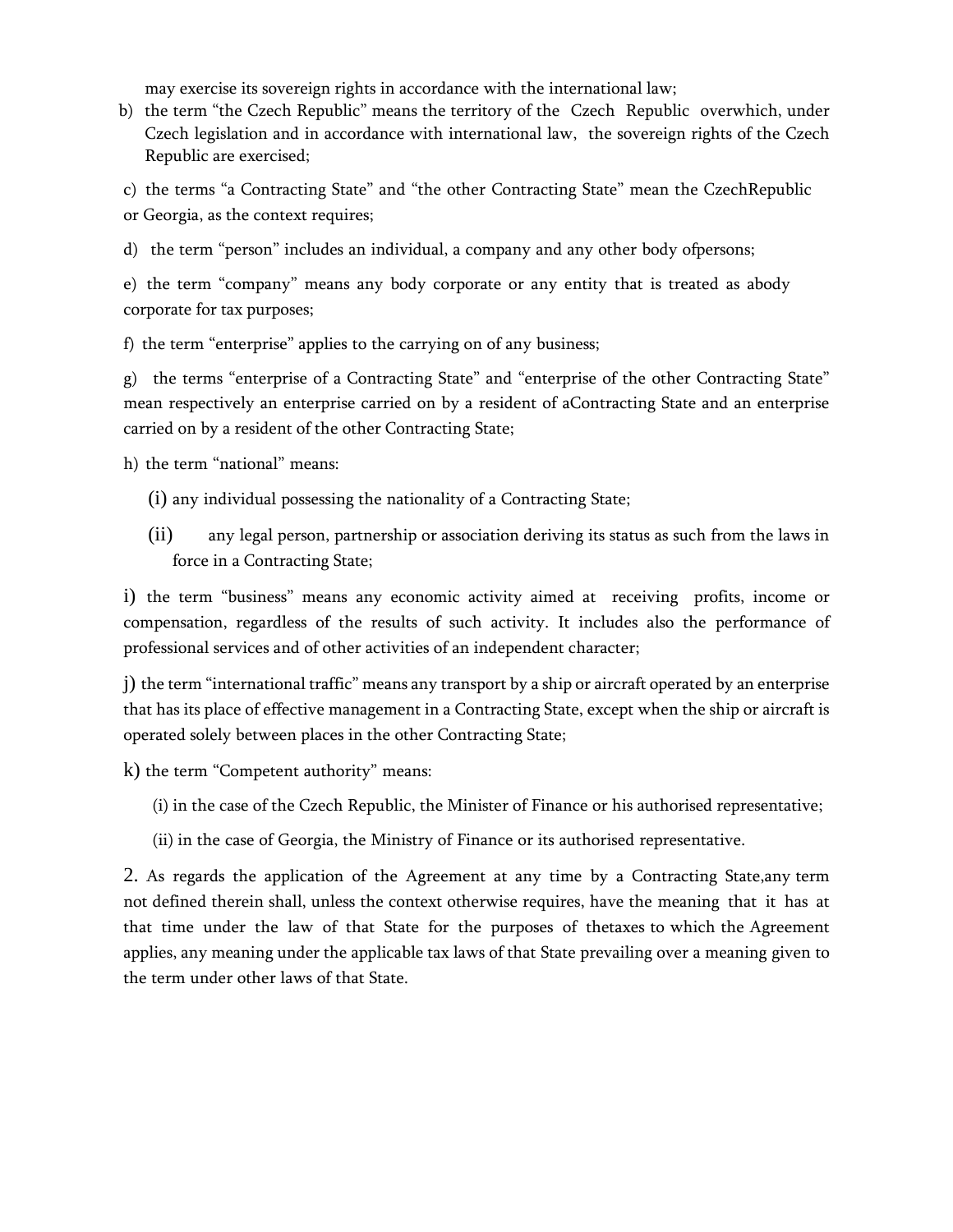### Article 4

#### RESIDENT

- 1.For the purposes of this Agreement, the term "resident of a Contracting State" means any person who, under the laws of that State, is liable to tax therein by reason ofhis domicile, residence, place of management or any other criterion of a similar nature, and also includes that State and any political-administrative subdivision or local authority thereof. This term, however, does not include any person who is liable to tax in that State in respect only of income from sources in that State or capital situated therein.
- 2. Where by reason of the provisions of paragraph 1 an individual is a resident of both Contracting States, then his status shall be determined as follows:

a) he shall be deemed to be a resident only of the State in which he has a permanent home available to him; if he has a permanent home available to him in both States, he shall be deemed to be a resident only of the State with which his personal and economic relations are closer (centre of vital interests);

b) if the State in which he has his centre of vital interests cannot be determined, or ifhe has not a permanent home available to him in either State, he shall be deemed tobe a resident only of the State in which he has an habitual abode;

c) if he has an habitual abode in both States or in neither of them, he shall be deemedto be a resident only of the State of which he is a national;

d) if he is a national of both States or of neither of them, the competent authorities of the Contracting States shall settle the question by mutual agreement.

3. Where by reason of the provisions of paragraph 1 a person other than an individual is a resident of both Contracting States, then it shall be deemed to be a resident onlyof the State in which its place of effective management is situated.

### Article 5

#### PERMANENT ESTABLISHMENT

1. For the purposes of this Agreement, the term "permanent establishment" means a fixed place of business through which the business of an enterprise is wholly or partly carried on.

2. The term "permanent establishment" includes especially:

a) a branch;

- b) an office;
- c) a factory;
- d) a workshop, and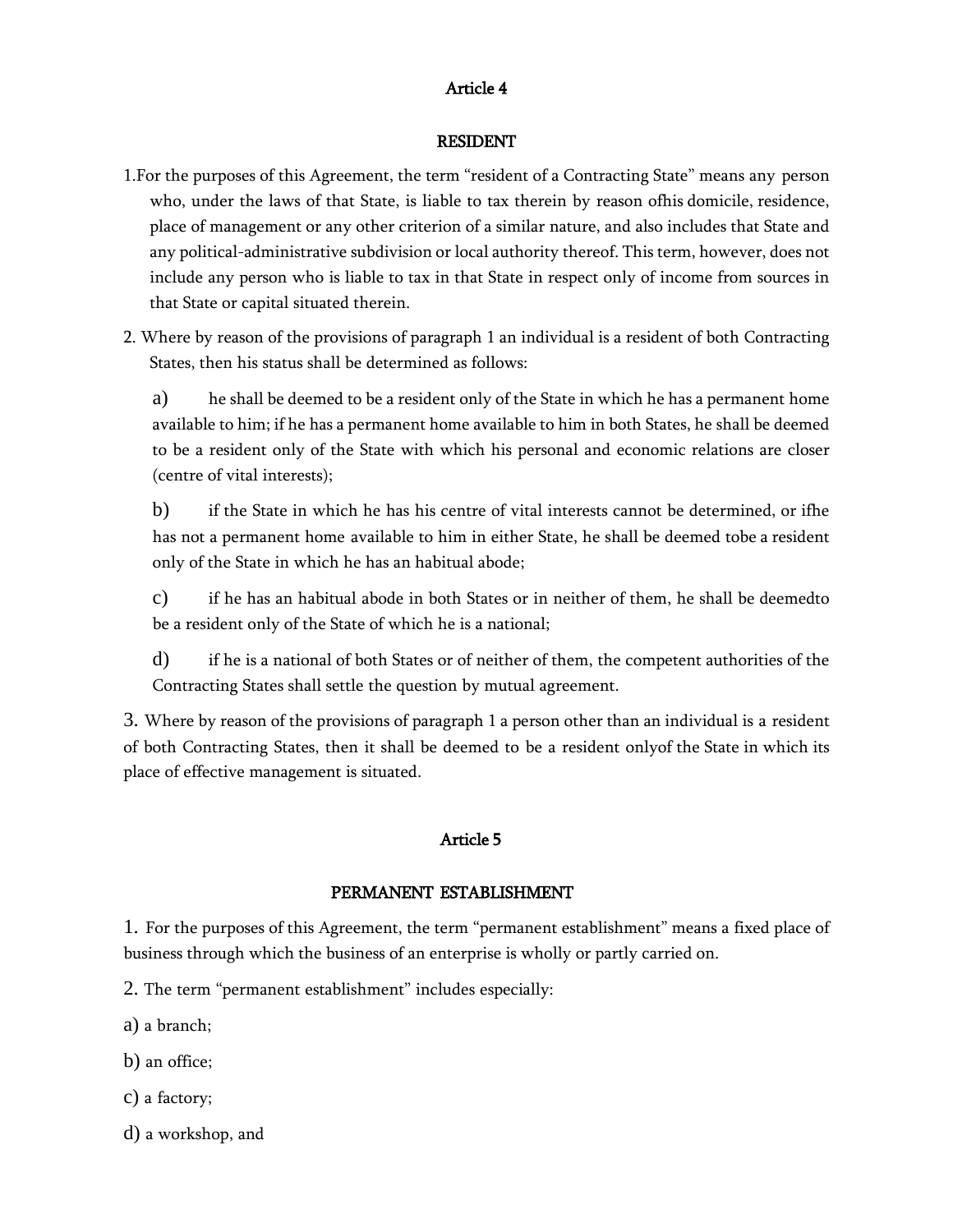e) a mine, an oil or gas well, a quarry or any other place of extraction of natural resources.

3. The term "permanent establishment" likewise encompasses:

a) a building site, or a construction, assembly or installation project or supervisory activities in connection therewith, but only where such site, project or activities continue for a period of more than six months;

b) the furnishing of services, including consultancy or managerial services, by an enterprise of a Contracting State or through employees or other personnel engaged by the enterprise for such purpose, but only where activities of that nature continue inthe territory of the other Contracting State for a period or periods exceeding in the aggregate six months within any twelve month period.

4. Notwithstanding the preceding provisions of this Article, the term "permanentestablishment" shall be deemed not to include:

a) the use of facilities solely for the purpose of the mere storage, display or deliveryof goods or merchandise belonging to the enterprise;

b) the maintenance of a stock of goods or merchandise belonging to the enterprise solely for the purpose of the mere storage, display or delivery;

c) the maintenance of a stock of goods or merchandise belonging to the enterprise solely for the purpose of processing by another enterprise;

d) the maintenance of a fixed place of business solely for the purpose of purchasing goods or merchandise or of collecting information, for the enterprise;

e) the maintenance of a fixed place of business solely for the purpose of carrying on, for the enterprise, any other activity of a preparatory or auxiliary character;

f) the maintenance of a fixed place of business solely for any combination of activities mentioned in sub-paragraphs a) to e), provided that the overall activity of the fixed place of business resulting from this combination is of a preparatory or auxiliary character.

5. Notwithstanding the provisions of paragraphs 1 and 2, where a person - other thanan agent of an independent status to whom paragraph 6 applies - is acting on behalfof an enterprise and has, and habitually exercises, in a Contracting State an authority to conclude contracts in the name of the enterprise, that enterprise shall be deemed to have a permanent establishment in that State in respect of any activities which that person undertakes for the enterprise, unless the activities of such person are limited to those mentioned in paragraph 4 which, if exercised through a fixed place of business, would not make this fixed place of business a permanent establishment under the provisions of that paragraph.

6. An enterprise shall not be deemed to have a permanent establishment in a Contracting State merely because it carries on business in that State through a broker, general commission agent or any other agent of an independent status, provided that such persons are acting in the ordinary course of their business.

7. The fact that a company which is a resident of a Contracting State controls or is controlled by a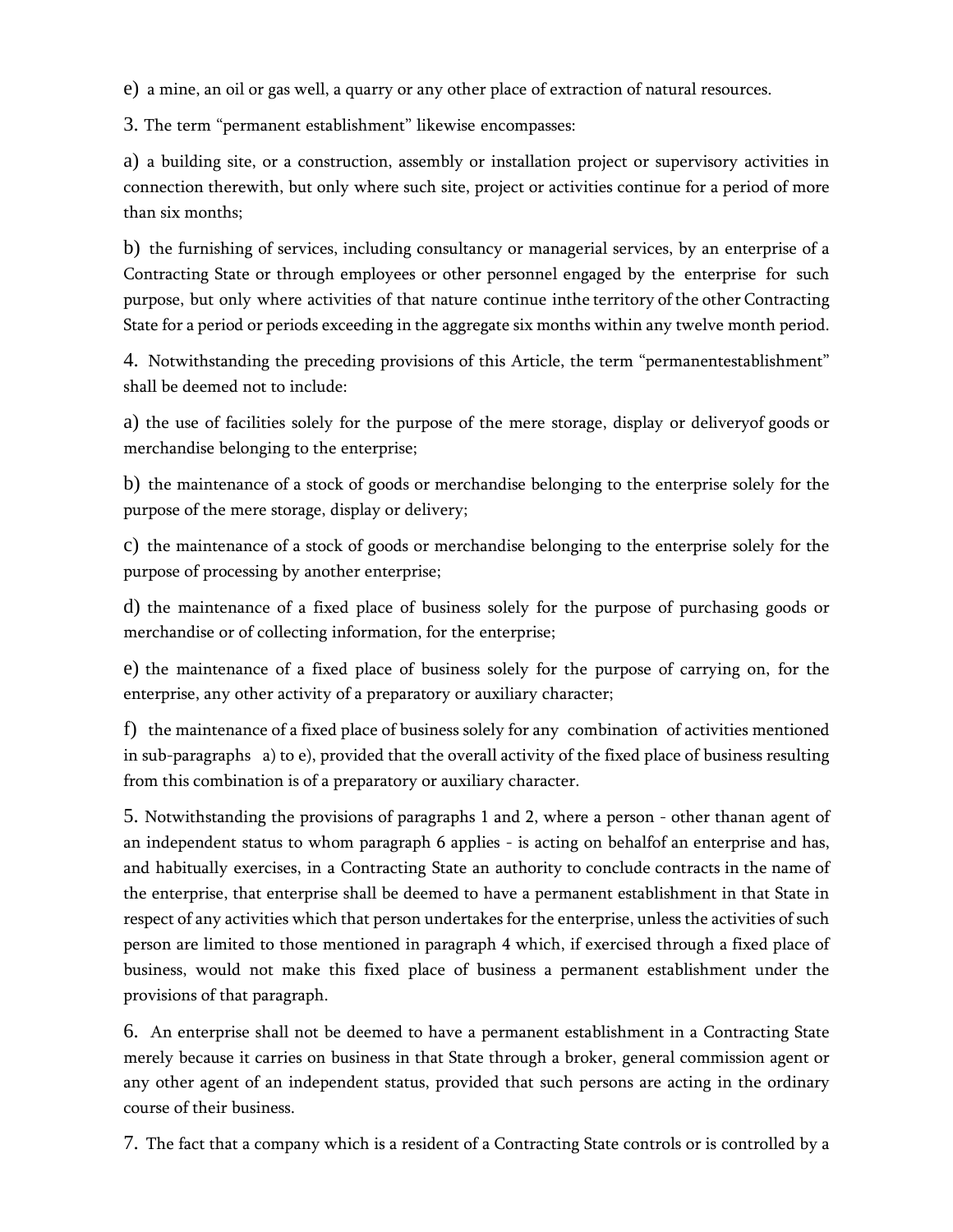company which is a resident of the other Contracting State, or which carries on business in that other State (whether through a permanent establishment or otherwise), shall not of itself constitute either company a permanent establishment of the other.

### Article 6

# INCOME FROM IMMOVABLE PROPERTY

1. Income derived by a resident of a Contracting State from immovable property (including income from agriculture or forestry) situated in the other Contracting State may be taxed in that other State.

2. The term "immovable property" shall have the meaning which it has under the law of the Contracting State in which the property in question is situated. The term shall

in any case include property accessory to immovable property, livestock and equipment used in agriculture and forestry, rights to which the provisions of general law respecting landed property apply, usufruct of immovable property and rights to variable or fixed payments as consideration for the working of, or the right to work, mineral deposits, sources and other natural resources; ships and aircraft shall not be regarded as immovable property.

3. The provisions of paragraph 1 shall apply to income derived from the direct use, letting, or use in any other form of immovable property.

4. The provisions of paragraphs 1 and 3 shall also apply to the income from immovable property of an enterprise.

# Article 7

### BUSINESS PROFITS

1. The profits of an enterprise of a Contracting State shall be taxable only in that State unless the enterprise carries on business in the other Contracting State through a permanent establishment situated therein. If the enterprise carries on business as aforesaid, the profits of the enterprise may be taxed in the other State but only so much of them as is attributable to that permanent establishment.

2. Subject to the provisions of paragraph 3, where an enterprise of a Contracting State carries on business in the other Contracting State through a permanent establishment situated therein, there shall in each Contracting State be attributed to that permanent establishment the profits which it might be expected to make if it were a distinct and separate enterprise engaged in the same or similar activities under the same or similar conditions and dealing wholly independently with the enterprise of which it is apermanent establishment.

3. In determining the profits of a permanent establishment, there shall be allowed as deductions expenses which are incurred for the purposes of the permanentestablishment, including executive and general administrative expenses so incurred, whether in the State in which the permanent establishment is situated or elsewhere.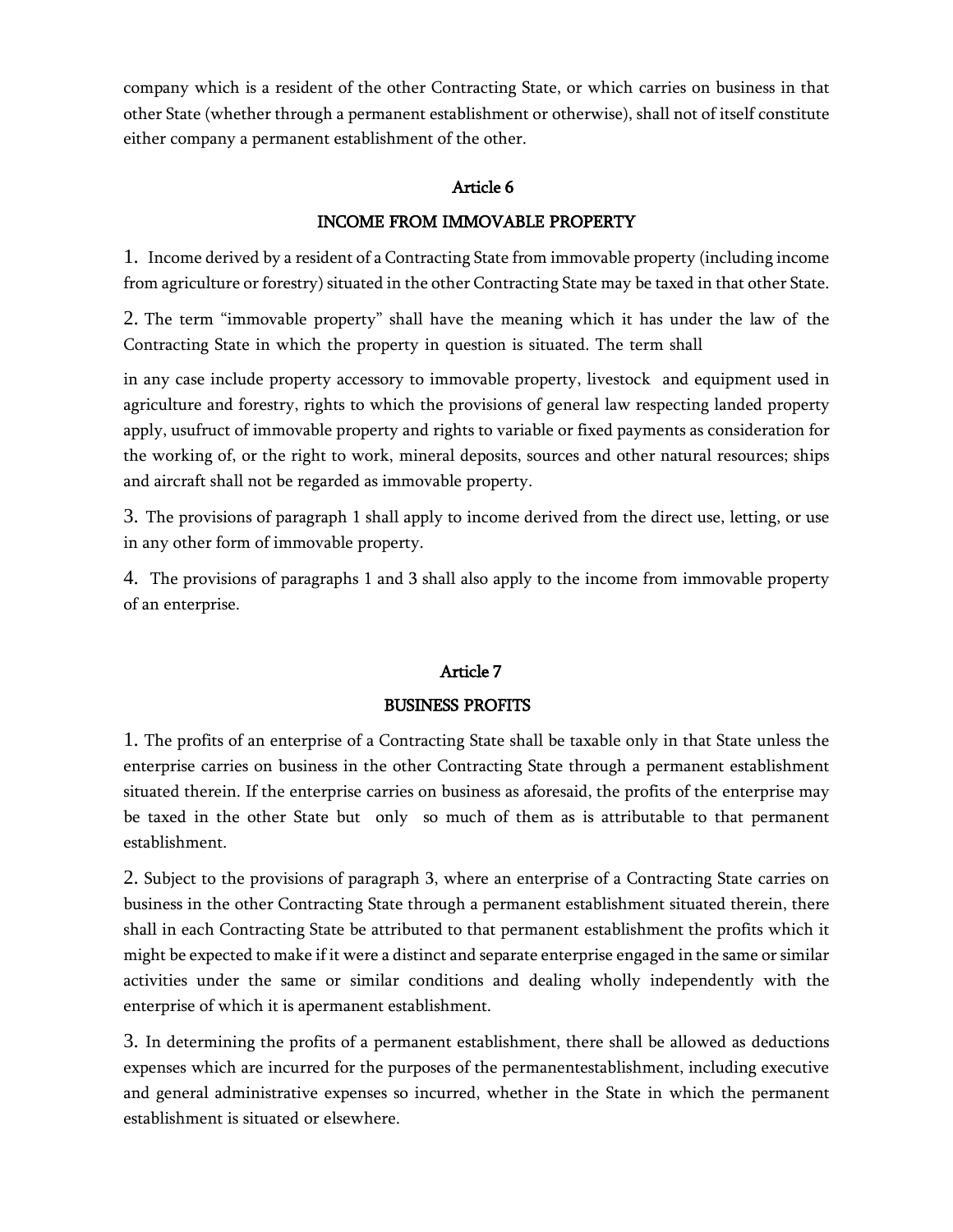4. Insofar as it has been customary in a Contracting State to determine the profits tobe attributed to a permanent establishment on the basis of an apportionment of thetotal profits of the enterprise to its various parts, nothing in paragraph 2 shall preclude that Contracting State from determining the profits to be taxed by such an apportionment as may be customary; the method of apportionment adopted shall, however, be such that the result shall be in accordance with the principles containedin this Article.

5. No profits shall be attributed to a permanent establishment by reason of the mere purchase by that permanent establishment of goods or merchandise for the enterprise.

6. For the purposes of the preceding paragraphs, the profits to be attributed to the permanent establishment shall be determined by the same method year by year unless there is good and sufficient reason to the contrary.

7. Where profits include items of income which are dealt with separately in other Articles of this Agreement, then the provisions of those Articles shall not be affected by the provisions of this Article.

### Article 8

### SHIPPING AND AIR TRANSPORT

1. Profits from the operation of ships or aircraft in international traffic shall be taxable only in the Contracting State in which the place of effective management ofthe enterprise is situated.

2. If the place of effective management of a shipping enterprise is aboard a ship, thenit shall be deemed to be situated in the Contracting State in which the home harbourof the ship is situated, or, if there is no such home harbour, in the Contracting State of which the operator of the ship is a resident.

3. The provisions of paragraph 1 shall also apply to profits from the participation in a pool, a joint business or an international operating agency.

### Article 9

#### ASSOCIATED ENTERPRISES

### 1. Where

a) an enterprise of a Contracting State participates directly or indirectly in the management, control or capital of an enterprise of the other Contracting State, or

b) the same persons participate directly or indirectly in the management, control or capital of an enterprise of a Contracting State and an enterprise of the other Contracting State,

and in either case conditions are made or imposed between the two enterprises intheir commercial or financial relations which differ from those which would be made between independent enterprises, then any profits which would, but for those conditions, have accrued to one of the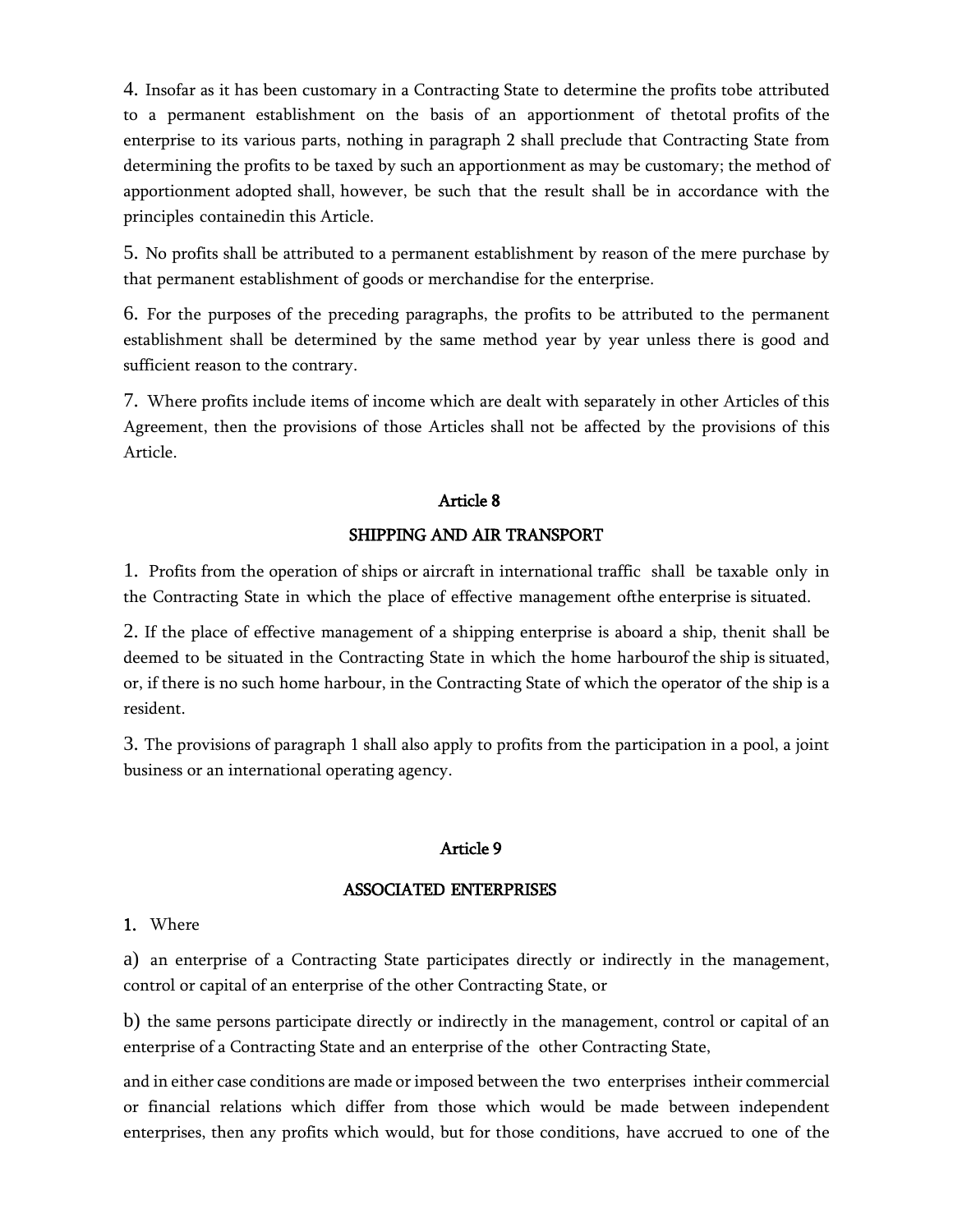enterprises, but, by reason of those conditions,

have not so accrued, may be included in the profits of that enterprise and taxed accordingly.

2. Where a Contracting State includes in the profits of an enterprise of that State - and taxes accordingly - profits on which an enterprise of the other Contracting State has been charged to tax in that other State and the profits so included are profits which would have accrued to the enterprise of the first-mentioned State if the conditionsmade between the two enterprises had been those which would have been madebetween independent enterprises, then that other State shall make an appropriate adjustment to the amount of the tax charged therein on those profits. In determining such adjustment, due regard shall be had to the other provisions of this Agreement and the competent authorities of the Contracting States shall if necessary consult each other.

3. The provisions of paragraph 2 shall not apply in the case of fraud, gross negligence or willful default.

### Article 10

### DIVIDENDS

1. Dividends paid by a company which is a resident of a Contracting State to a resident of the other Contracting State may be taxed in that other State.

2. However, such dividends may also be taxed in the Contracting State of which the company paying the dividends is a resident and according to the laws of that State,but if the beneficial owner of the dividends is a resident of the other ContractingState, the tax so charged shall not exceed:

- a) 5 per cent of the gross amount of the dividends if the beneficial owner is acompany (other than a partnership) which holds directly at least 25 per cent of the capital of the company paying the dividends;
- b) 10 per cent of the gross amount of the dividends in all other cases.

The competent authorities of the Contracting States shall by mutual agreement settle the mode of application of these limitations.

This paragraph shall not affect the taxation of the company in respect of the profitsout of which the dividends are paid.

3. The term "dividends" as used in this Article means income from shares, or other rights, not being debt-claims, participating in profits, as well as other income which is subjected to the same taxation treatment as income from shares by the laws of theState of which the company making the payment is a resident.

4. The provisions of paragraphs 1 and 2 shall not apply if the beneficial owner of the dividends, being a resident of a Contracting State, carries on business in the other Contracting State of which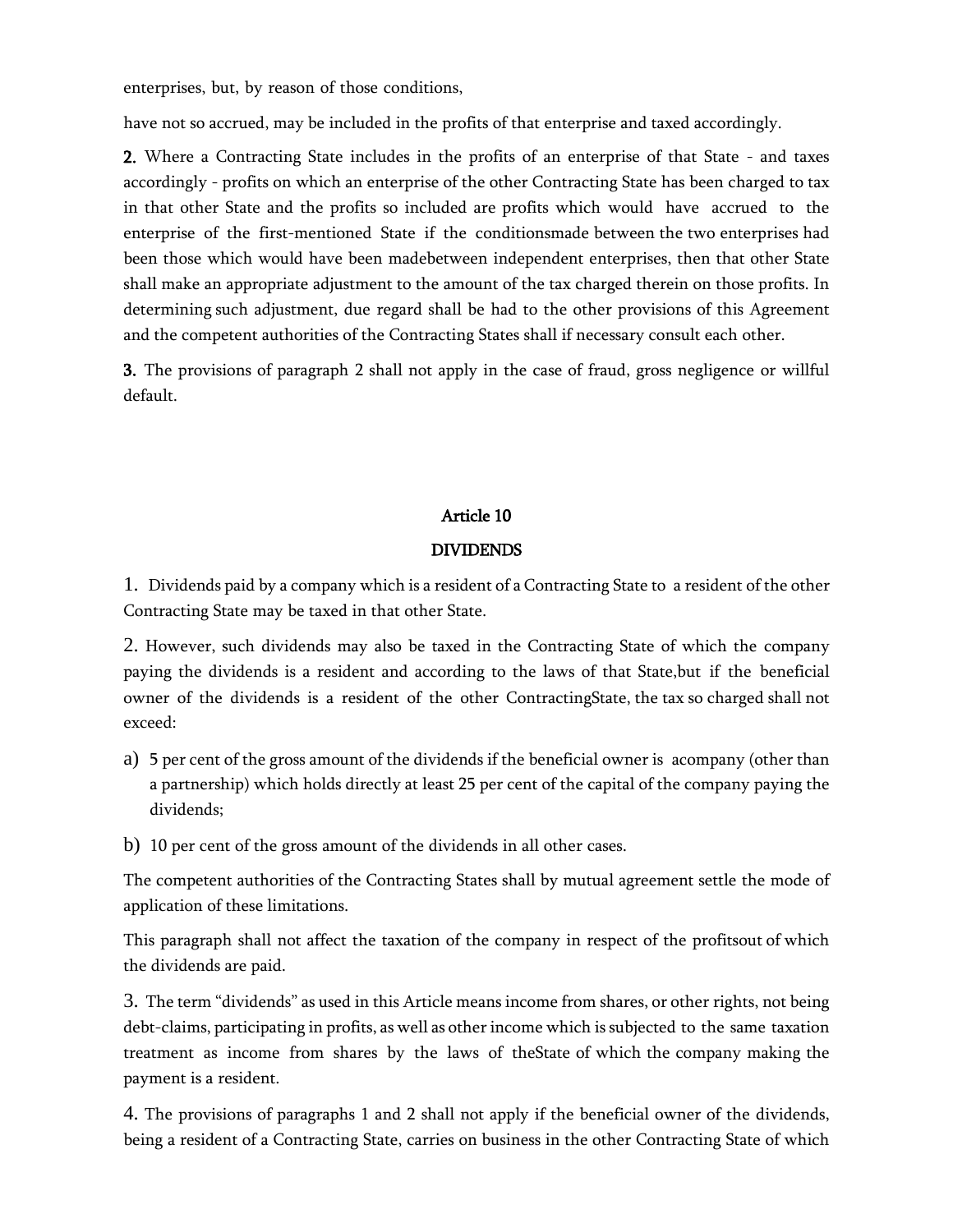the company paying the dividends is a resident, through a permanent establishment situated therein, and the holding in respect of which the dividends are paid is effectively connected with such permanent establishment. Insuch case the provisions of Article 7 shall apply.

5. Where a company which is a resident of a Contracting State derives profits or income from the other Contracting State, that other State may not impose any tax on the dividends paid by the company, except insofar as such dividends are paid to a resident of that other State or insofar as the holding in respect of which the dividends are paid is effectively connected with a permanent establishment situated in that other State, nor subject the company's undistributed profits to a tax on the company'sundistributed profits, even if the dividends paid or the undistributed profits consist wholly or partly of profits or income arising in such other State .

### Article 11

### INTEREST

1. Interest arising in a Contracting State and paid to a resident of the other Contracting State may be taxed in that other State.

2. However, such interest may also be taxed in the Contracting State in which it arises and according to the laws of that State, but if the beneficial owner of the interest is a resident of the other Contracting State, the tax so charged shall not exceed 8 per centof the gross amount of the interest. The competent authorities of the ContractingStates shall by mutual agreement settle the mode of application of this limitation.

3. Notwithstanding the provisions of paragraph 2, interest shall be exempted from taxin the Contracting State in which it arises if it is:

a) derived and beneficially owned by:

i) the Government of the other Contracting State, including any political- administrative subdivision or local authority thereof, the Central Bank or any financial institution wholly owned by that Government; or

ii) a resident of the other Contracting State in connection with the loan or credit guaranteed by the Government of that other State;

b) paid in connection with the sale on credit of any industrial, commercial or scientific equipment.

4. The term "interest" as used in this Article means income from debt-claims ofevery kind, whether or not secured by mortgage and whether or not carrying a right to participate in the debtor's profits, and in particular, income from government securities and income from bonds or debentures, including premiums and prizes attaching to such securities, bonds or debentures. Penalty charges for late paymentshall not be regarded as interest for the purposes of this Article. The term "interest" shall not include any item of income which is considered as a dividend under the provisions of paragraph 3 of Article 10.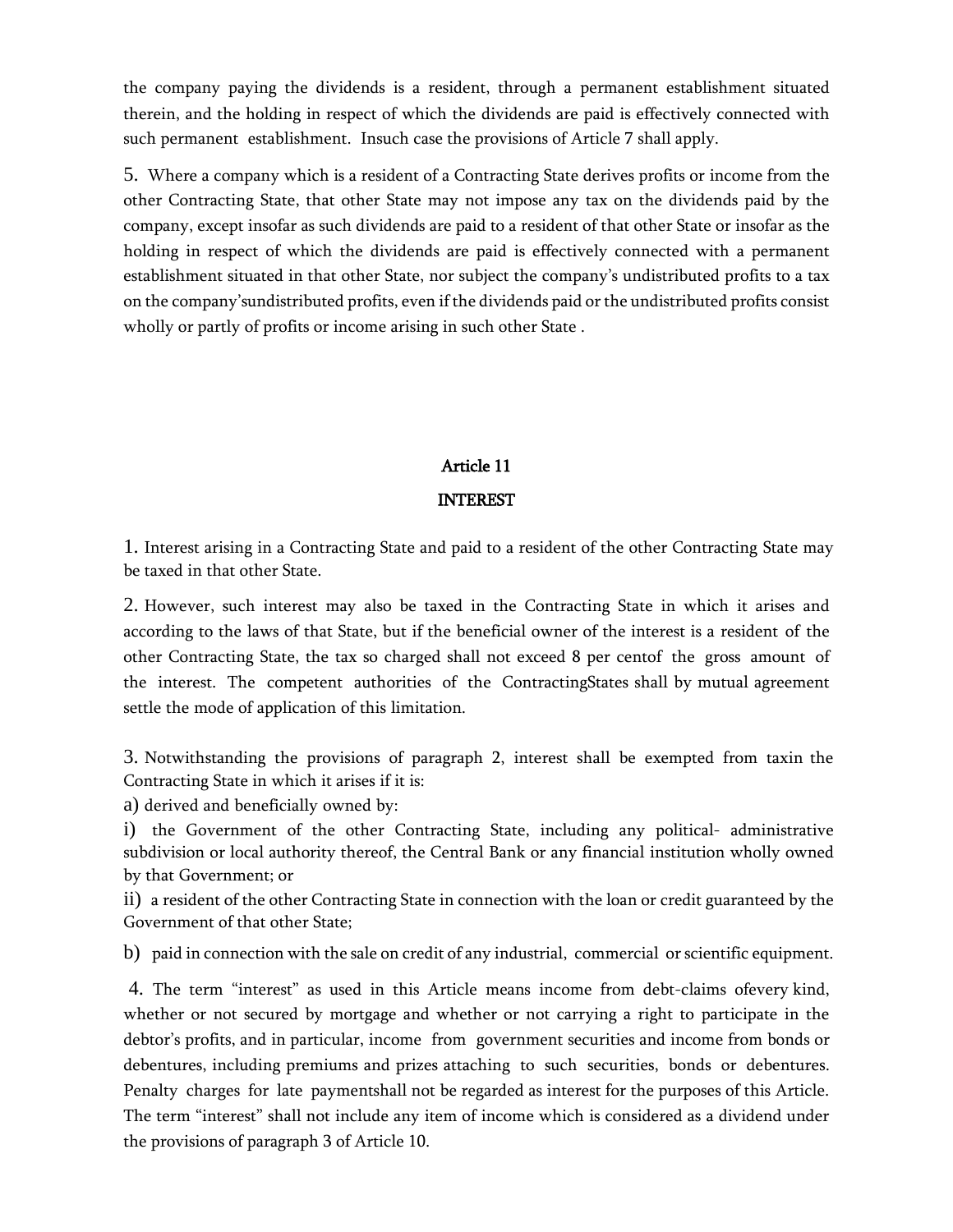5. The provisions of paragraphs 1, 2 and 3 shall not apply if the beneficial owner ofthe interest, being a resident of a Contracting State, carries on business in the other Contracting State in which the interest arises, through a permanent establishmentsituated therein, and the debt-claim in respect of which the interest is paid is effectively connected with such permanent establishment. In such case the provisions of Article 7 shall apply.

6. Interest shall be deemed to arise in a Contracting State when the payer is a resident of that State. Where, however, the person paying the interest, whether he is a resident of a Contracting State or not, has in a Contracting State a permanent establishment in connection with which the indebtedness on which the interest is paid was incurred, and such interest is borne by such permanent establishment, then such interest shallbe deemed to arise in the State in which the permanent establishment is situated.

7. Where, by reason of a special relationship between the payer and the beneficial owner or between both of them and some other person, the amount of the interest, having regard to the debtclaim for which it is paid, exceeds the amount which would have been agreed upon by the payer and the beneficial owner in the absence of such relationship, the provisions of this Article shall apply only to the last-mentionedamount. In such case, the excess part of the payments shall remain taxable accordingto the laws of each Contracting State, due regard being had to the other provisions of this Agreement.

### Article 12

### ROYALTIES

1. Royalties arising in a Contracting State and paid to a resident of the other Contracting State may be taxed in that other State.

2. However, such royalties, except in the case of payments of the kind referred to in sub-paragraph a) of paragraph 3, may also be taxed in the Contracting State in which they arise and according to the laws of that State, but if the beneficial owner of the royalties is a resident of the other Contracting State, the tax so charged shall not exceed:

a) 5 per cent of the gross amount of the royalties, in the case of payments of the kind referred to in sub-paragraph b) of paragraph 3;

b) 10 per cent of the gross amount of the royalties, in the case of payments of the kind referred to in sub-paragraph c) of paragraph 3.

The competent authorities of the Contracting States shall by mutual agreement settle the mode of application of these limitations.

3. The term "royalties" means payments of any kind received as a consideration forthe use of, or the right to use:

a) any copyright of literary, artistic or scientific work except of computer softwareand including cinematograph films, and films or tapes for television or radio broadcasting;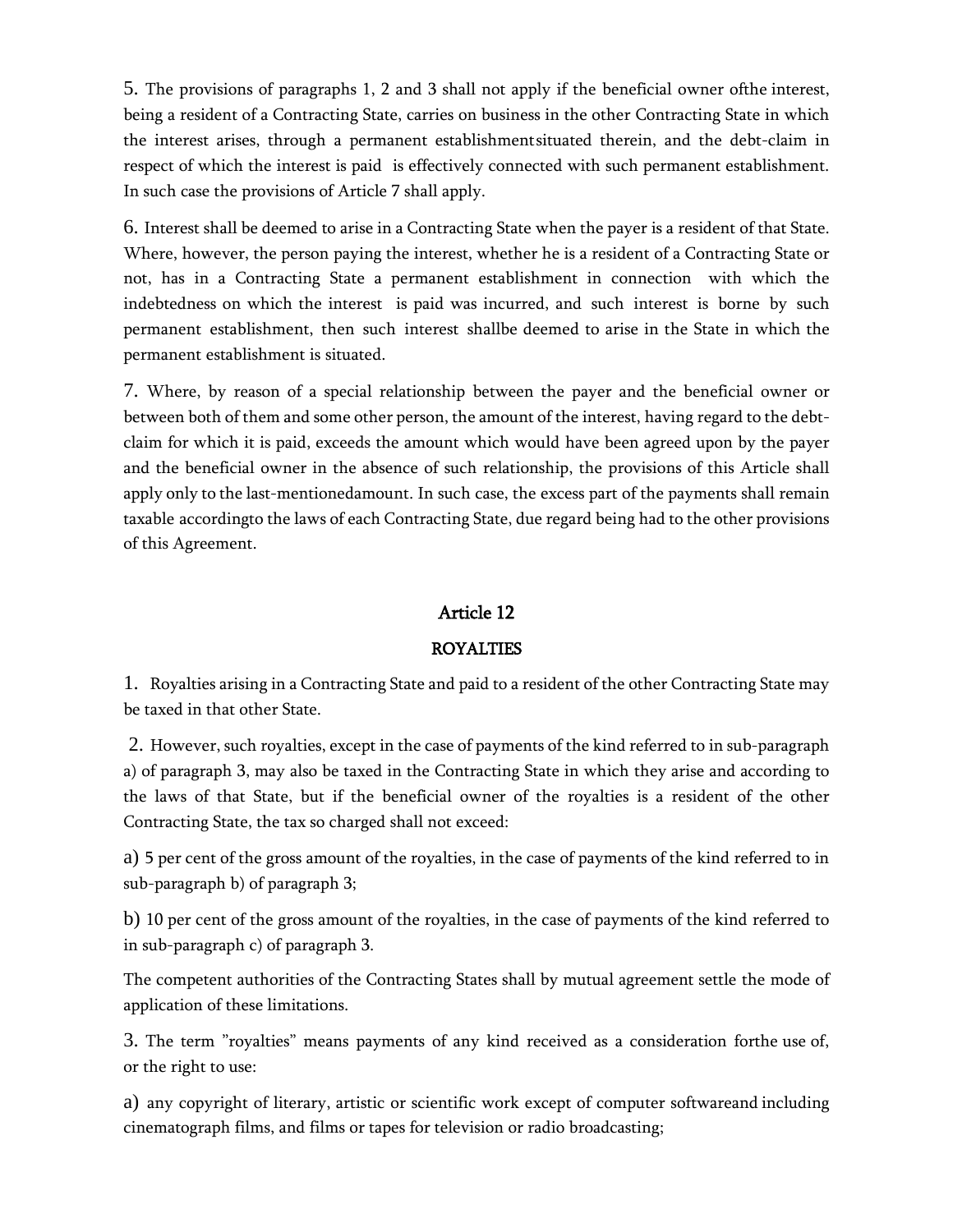b) any industrial, commercial or scientific equipment;

c) any patent, trade mark, design or model, plan, secret formula or process andcomputer software, or for information concerning industrial, commercial or scientific experience.

4. The provisions of paragraphs 1 and 2 shall not apply if the beneficial owner of the royalties, being a resident of a Contracting State, carries on business in the other Contracting State in which the royalties arise, through a permanent establishment situated therein, and the right or property in respect of which the royalties are paid is effectively connected with such permanent establishment. In such case the provisions of Article 7 shall apply.

5. Royalties shall be deemed to arise in a Contracting State when the payer is a resident of that State. Where, however, the person paying the royalties, whether he isa resident of a Contracting State or not, has in a Contracting State a permanentestablishment in connection with which the liability to pay the royalties was incurred, and such royalties are borne by such permanent establishment, then such royaltiesshall be deemed to arise in the State in which the permanent establishment is situated.

6. Where, by reason of a special relationship between the payer and the beneficial owner or between both of them and some other person, the amount of the royalties, having regard to the use, right or information for which they are paid, exceeds the amount which would have been agreed upon by the payer and the beneficial owner in

the absence of such relationship, the provisions of this Article shall apply only to the last-mentioned amount. In such case, the excess part of the payments shall remain taxable according to the laws of each Contracting State, due regard being had to the other provisions of this Agreement.

### Article 13

#### CAPITAL GAINS

1. Gains derived by a resident of a Contracting State from the alienation of immovable property referred to in Article 6 and situated in the other ContractingState may be taxed in that other State.

2. Gains from the alienation of movable property forming part of the business property of a permanent establishment which an enterprise of a Contracting State hasin the other Contracting State, including such gains from the alienation of such a permanent establishment (alone or with the whole enterprise), may be taxed in that other State.

3. Gains from the alienation of property forming part of the business property of an enterprise and consisting of ships or aircraft operated by such enterprise in international traffic or of movable property pertaining to the operation of such shipsor aircraft, shall be taxable only in the Contracting State in which the place of effective management of the enterprise is situated.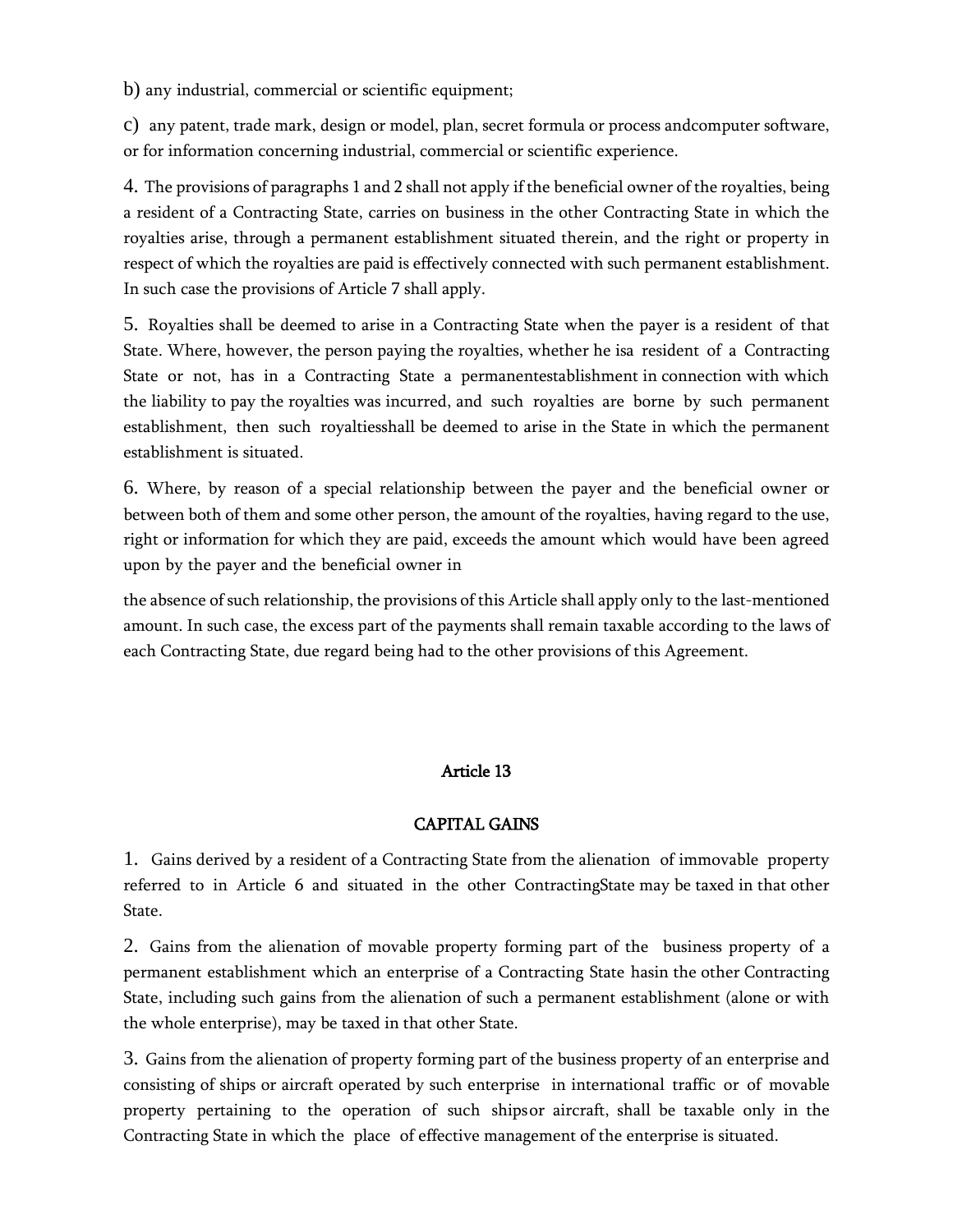4. Gains from the alienation of any property other than that referred to in paragraphs1, 2 and 3, shall be taxable only in the Contracting State of which the alienator is a resident.

#### Article 14

#### INCOME FROM EMPLOYMENT

1. Subject to the provisions of Articles 15, 17 and 18, salaries, wages and othersimilar remuneration derived by a resident of a Contracting State in respect of an employment shall be taxable only in that State unless the employment is exercised in the other Contracting State. If the employment is so exercised, such remuneration asis derived therefrom may be taxed in that other State.

2. Notwithstanding the provisions of paragraph 1, remuneration derived by a resident of a Contracting State in respect of an employment exercised in the other Contracting State shall be taxable only in the first-mentioned State if all the following conditions are met:

a) the recipient is present in the other State for a period or periods not exceeding inthe aggregate 183 days in any twelve month period commencing or ending in the fiscal year concerned, and

b) the remuneration is paid by, or on behalf of, an employer who is not a resident ofthe other State, and

c) the remuneration is not borne by a permanent establishment which the employerhas in the other State.

3. The term "employer" mentioned in sub-paragraph b) of paragraph 2 means the person having right on the work produced and bearing the responsibility and the risk connected with the performance of the work.

4. Notwithstanding the preceding provisions of this Article, remuneration derived in respect of an employment exercised aboard a ship or aircraft operated in international traffic, may be taxed in the Contracting State in which the place of effective management of the enterprise is situated.

### Article 15

#### DIRECTORS' FEES

Directors' fees and other similar payments derived by a resident of a ContractingState in his capacity as a member of the board of directors or other similar organ of a company which is a resident of the other Contracting State may be taxed in that other State.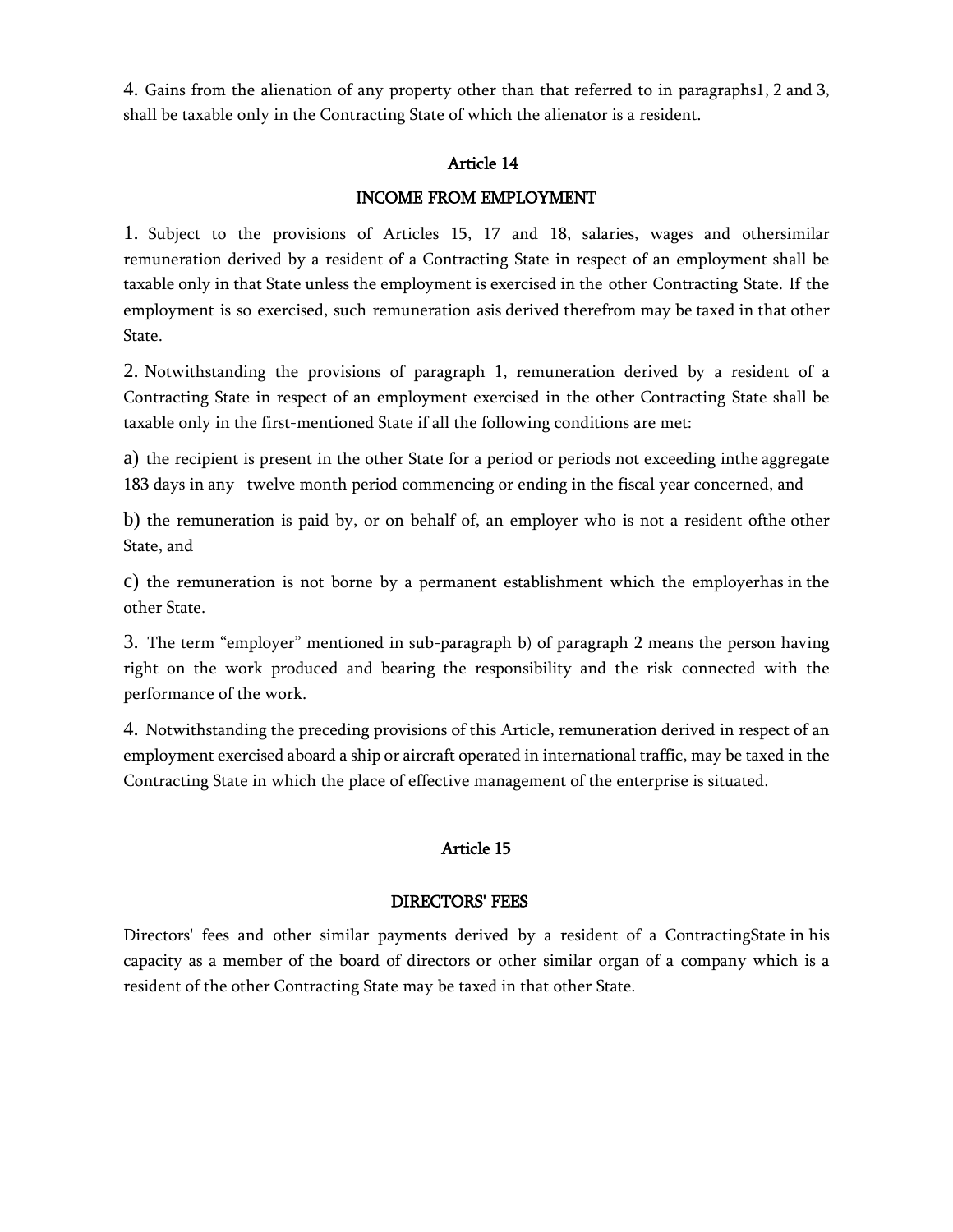#### Article 16

#### ARTISTES AND SPORTSMEN

1. Notwithstanding the provisions of Articles 7 and 14, income derived by a residentof a Contracting State as an entertainer, such as a theatre, motion picture, radio or television artiste, or a musician, or as a sportsman, from his personal activities assuch exercised in the other Contracting State, may be taxed in that other State.

2. Where income in respect of personal activities exercised by an entertainer or a sportsman in his capacity as such accrues not to the entertainer or sportsman himself but to another person, that income may, notwithstanding the provisions of Articles 7 and 14, be taxed in the Contracting State in which the activities of the entertainer or sportsman are exercised.

#### Article 17

#### PENSIONS

Subject to the provisions of paragraph 2 of Article 18, pensions and other similar remuneration paid to a resident of a Contracting State in consideration of past employment shall be taxable only in that State.

#### Article 18

#### GOVERNMENT SERVICE

1. a) Salaries, wages and other similar remuneration, other than a pension, paid by a Contracting State or a political-administrative subdivision or a local authority thereof to an individual in respect of services rendered to that State or subdivision or authority shall be taxable only in that State.

b) However, such salaries, wages and other similar remuneration shall be taxableonly in the other Contracting State if the services are rendered in that State and the individual is a resident of that State who:

(i) is a national of that State; or

(ii) did not become a resident of that State solely for the purpose of rendering the services.

2. a) Any pension paid by, or out of funds created by, a Contracting State or a politicaladministrative subdivision or a local authority thereof to an individual in respect of services rendered to that State or subdivision or authority shall be taxable only in that State.

b) However, such pension shall be taxable only in the other Contracting State if the individual is a resident of, and a national of, that State.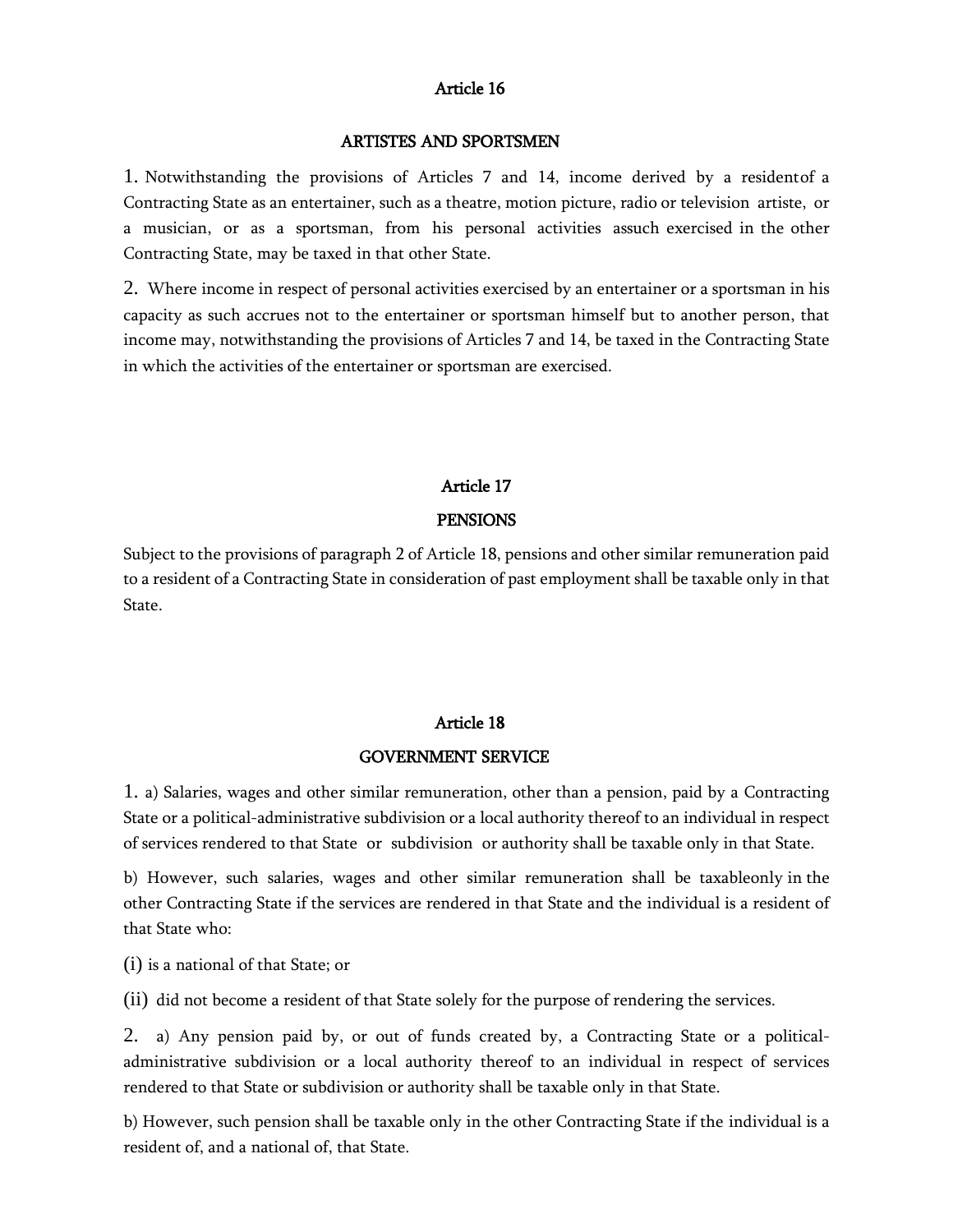3. The provisions of Articles 14, 15, 16 and 17 shall apply to salaries, wages andother similar remuneration, and to pensions, in respect of services rendered in connection with a business carried on by a Contracting State or a political- administrative subdivision or a local authority thereof.

### Article 19 **STUDENTS**

Payments which a student or business apprentice who is or was immediately before visiting a Contracting State a resident of the other Contracting State and who ispresent in the firstmentioned State solely for the purpose of his education or training receives for the purpose of his maintenance, education or training shall not be taxedin that State, provided that such payments arise from sources outside that State.

### Article 20 OTHER INCOME

1. Items of income of a resident of a Contracting State, wherever arising, not dealtwith in the foregoing Articles of this Agreement shall be taxable only in that State.

2. The provisions of paragraph 1 shall not apply to income, other than income from immovable property as defined in paragraph 2 of Article 6, if the recipient of such income, being a resident of a Contracting State, carries on business in the otherContracting State through a permanent establishment situated therein, and the right or property in respect of which the income is paid is effectively connected with such permanent establishment. In such case the provisions of Article 7 shall apply.

### Article 21 **CAPITAL**

1. Capital represented by immovable property referred to in Article 6, owned by a resident of a Contracting State and situated in the other Contracting State, may betaxed in that other State.

2. Capital represented by movable property forming part of the business property of a permanent establishment which an enterprise of a Contracting State has in the other Contracting State, may be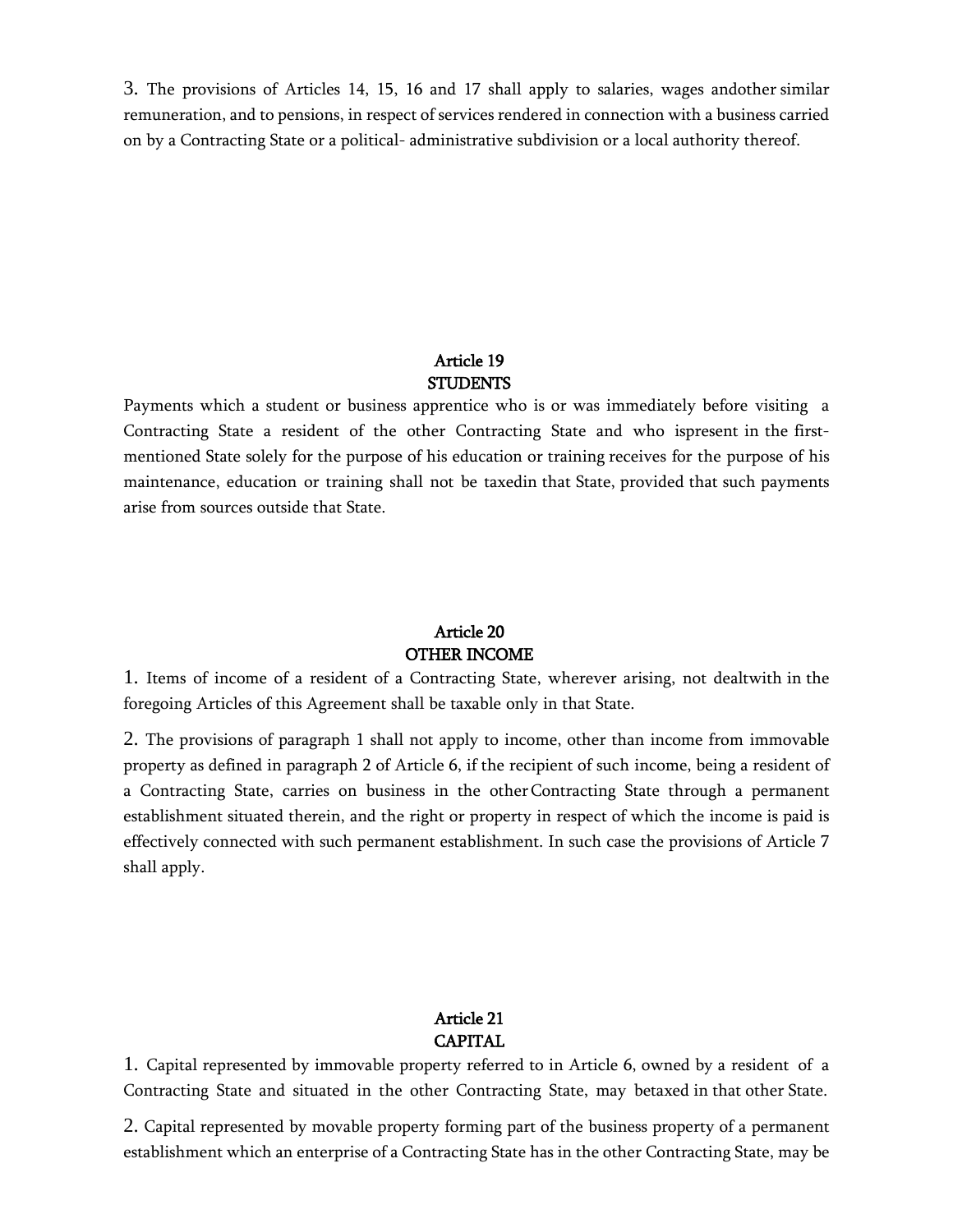taxed in that other State.

3. Capital represented by property forming part of the business property of an enterprise and consisting of ships or aircraft operated by such enterprise in international traffic or of movable property pertaining to the operation of such shipsor aircraft, shall be taxable only in the Contracting State in which the place of effective management of the enterprise is situated.

4. All other elements of capital of a resident of a Contracting State shall be taxable only in that State.

#### Article 22 ELIMINATION OF DOUBLE TAXATION

1. Where a resident of a Contracting State derives income or owns capital which, in accordance with the provisions of this Agreement, may be taxed in the other Contracting State, the firstmentioned State shall allow:

a) as a deduction from the tax on the income of that resident, an amount equal to the income tax paid in that other State;

b) as a deduction from the tax on the capital of that resident, an amount equal to the capital tax paid in that other State.

Such deduction in either case shall not, however, exceed that part of the income taxor capital tax, as computed before the deduction is given, which is attributable, as the case may be, to the income or the capital which may be taxed in that other State.

2. Where in accordance with any provision of the Agreement income derived orcapital owned by a resident of a Contracting State is exempt from tax in that State,such State may nevertheless, in calculating the amount of tax on the remaining income or capital of such resident, take into account the exempted income or capital.

# Article 23 NON-DISCRIMINATION

1. Nationals of a Contracting State shall not be subjected in the other Contracting State to any taxation or any requirement connected therewith, which is other or more burdensome than the taxation and connected requirements to which nationals of that other State in the same circumstances, in particular with respect to residence, are or may be subjected. This provision shall, notwithstanding the provisions of Article 1, also apply to persons who are not residents of one or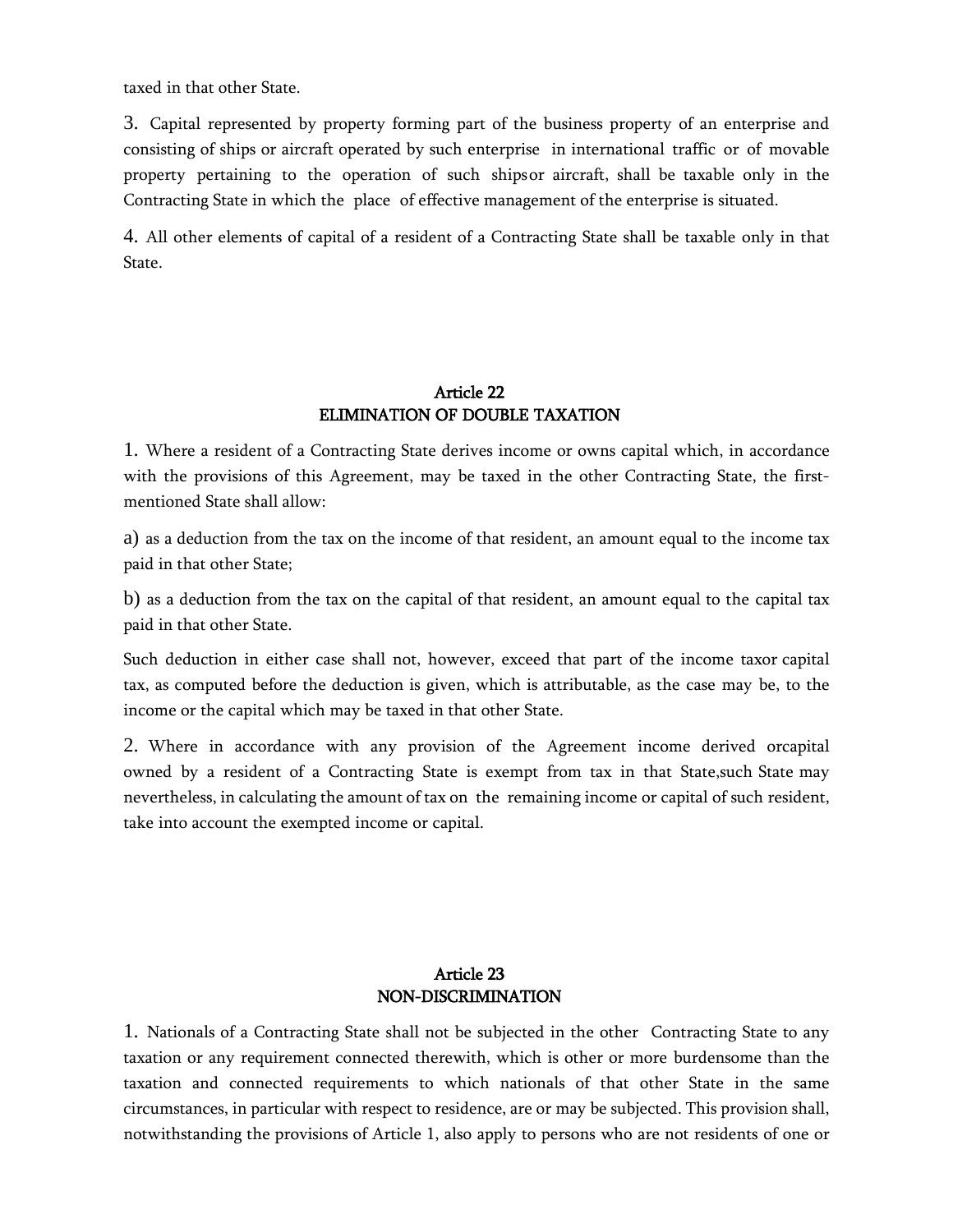both of the Contracting States.

2. Stateless persons who are residents of a Contracting State shall not be subjected in either Contracting State to any taxation or any requirement connected therewith, which is other or more burdensome than the taxation and connected requirements to which nationals of the State concerned in the same circumstances, in particular with respect to residence, are or may be subjected.

3. The taxation on a permanent establishment which an enterprise of a Contracting State has in the other Contracting State shall not be less favourably levied in thatother State than the taxation levied on enterprises of that other State carrying on the same activities. This provision shall not be construed as obliging a Contracting Stateto grant to residents of the other Contracting State any personal allowances, reliefsand reductions for taxation purposes on account of civil status or family responsibilities which it grants to its own residents.

4. Except where the provisions of paragraph 1 of Article 9, paragraph 7 of Article 11, or paragraph 6 of Article 12, apply, interest, royalties and other disbursements paidby an enterprise of a Contracting State to a resident of the other Contracting Stateshall, for the purpose of determining the taxable profits of such enterprise, be

deductible under the same conditions as if they had been paid to a resident of the first-mentioned State. Similarly, any debts of an enterprise of a Contracting State to a resident of the other Contracting State shall, for the purpose of determining the taxable capital of such enterprise, be deductible under the same conditions as if they had been contracted to a resident of the firstmentioned State.

5. Enterprises of a Contracting State, the capital of which is wholly or partly ownedor controlled, directly or indirectly, by one or more residents of the other Contracting State, shall not be subjected in the first-mentioned State to any taxation or any requirement connected therewith which is other or more burdensome than the taxation and connected requirements to which other similar enterprises of the first- mentioned State are or may be subjected.

6. The provisions of this Article shall, notwithstanding the provisions of Article 2, apply to taxes of every kind and description.

#### Article 24

#### MUTUAL AGREEMENT PROCEDURE

1. [REPLACED by the first sentence of paragraph 1 of Article 16 of the MLI] [Where a person considers that the actions of one or both of the Contracting States result or will result for him in taxation not in accordance with the provisions of this Agreement, he may, irrespective of the remedies provided by the domestic law of those States, present his case to the competent authority of the Contracting State of which he is a resident or, if his case comes under paragraph 1 of Article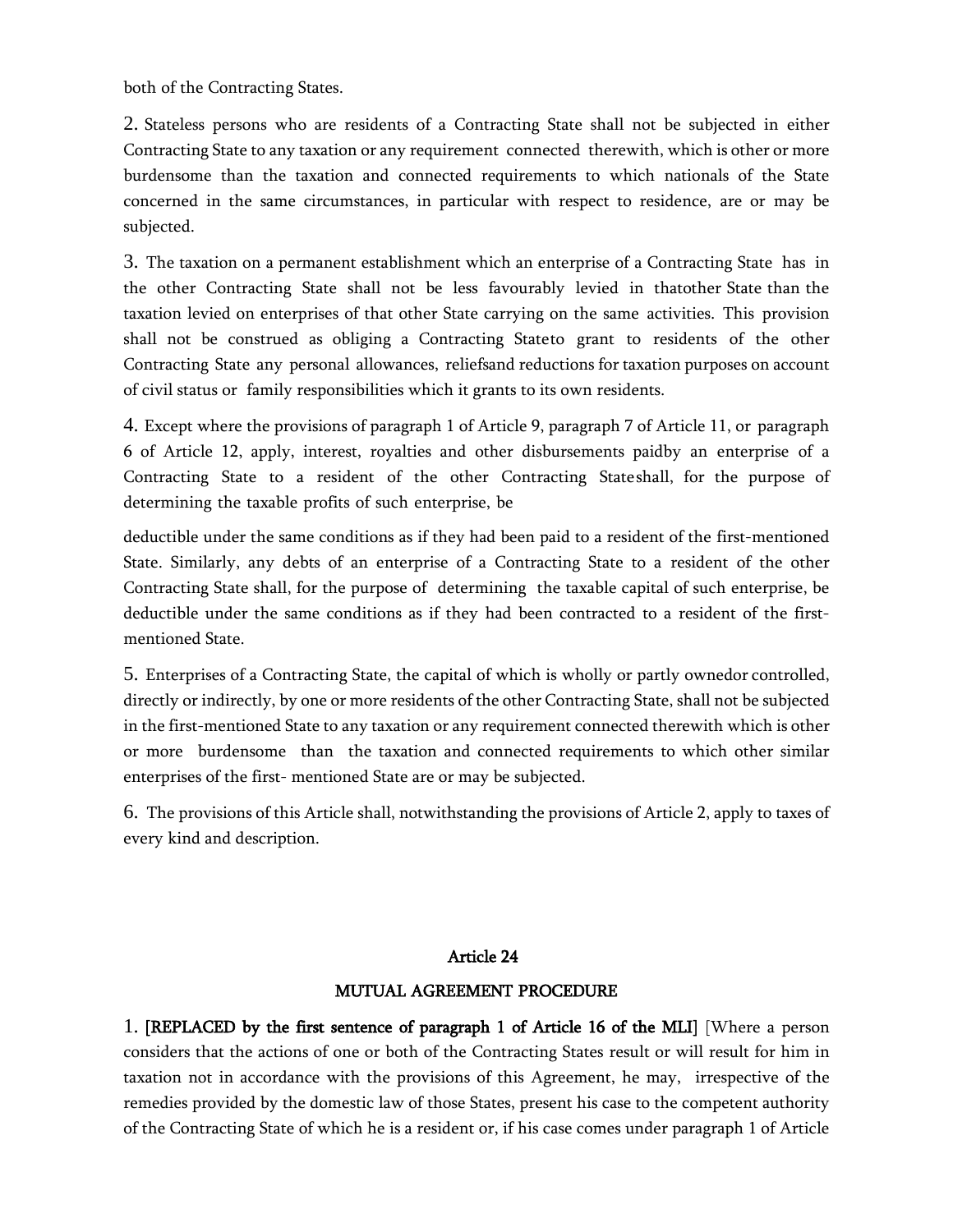*The following first sentence of paragraph 1 of Article 16 of the MLI replaces the first sentence of paragraph 1 of Article 24 of this Agreement:*

### Article 16 of the MLI – Mutual Agreement Procedure

Where a person considers that the actions of one or both of the *Contracting States* result or will result for that person in taxation not in accordance with the provisions of the Agreement, that person may, irrespective of the remedies provided by the domestic law of those *Contracting States*, present the case to the competent authority of either *Contracting State*.

The case must be presented withinthree years from the first notification of the action resulting in taxation not in accordance with the provisions of the Agreement.

2. The competent authority shall endeavour, if the objection appears to it to be justified and if it is not itself able to arrive at a satisfactory solution, to resolve the case by mutual agreement with the competent authority of the other ContractingState, with a view to the avoidance of taxation which is not in accordance with the Agreement. Any agreement reached shall be implemented notwithstanding any time limits in the domestic law of the Contracting States.

3. The competent authorities of the Contracting States shall endeavour to resolve by mutual agreement any difficulties or doubts arising as to the interpretation or application of the Agreement. They may also consult together for the elimination of double taxation in cases not provided for in the Agreement.

4. The competent authorities of the Contracting States may communicate with each other directly, including through a joint commission, for the purpose of reaching an agreement in the sense of the preceding paragraphs.

# Article 25 EXCHANGE OF INFORMATION

1. The competent authorities of the Contracting States shall exchange suchinformation as is necessary for carrying out the provisions of this Agreement or of the domestic laws concerning taxes of every kind and description imposed on behalf ofthe Contracting States, or of their political-administrative subdivisions or local authorities, insofar as the taxation thereunder is not contrary to the Agreement. The exchange of information is not restricted by Articles 1 and 2. Any information received by a Contracting State shall be treated as secret in the same manner as information obtained under the domestic laws of that State and shall be disclosedonly to persons or authorities (including courts and administrative bodies) concerned with the assessment or collection of, the enforcement or prosecution in respect of, or the determination of appeals in relation to the taxes referred to in the first sentence. Such persons or authorities shall use the information only for such purposes. Theymay disclose the information in public court proceedings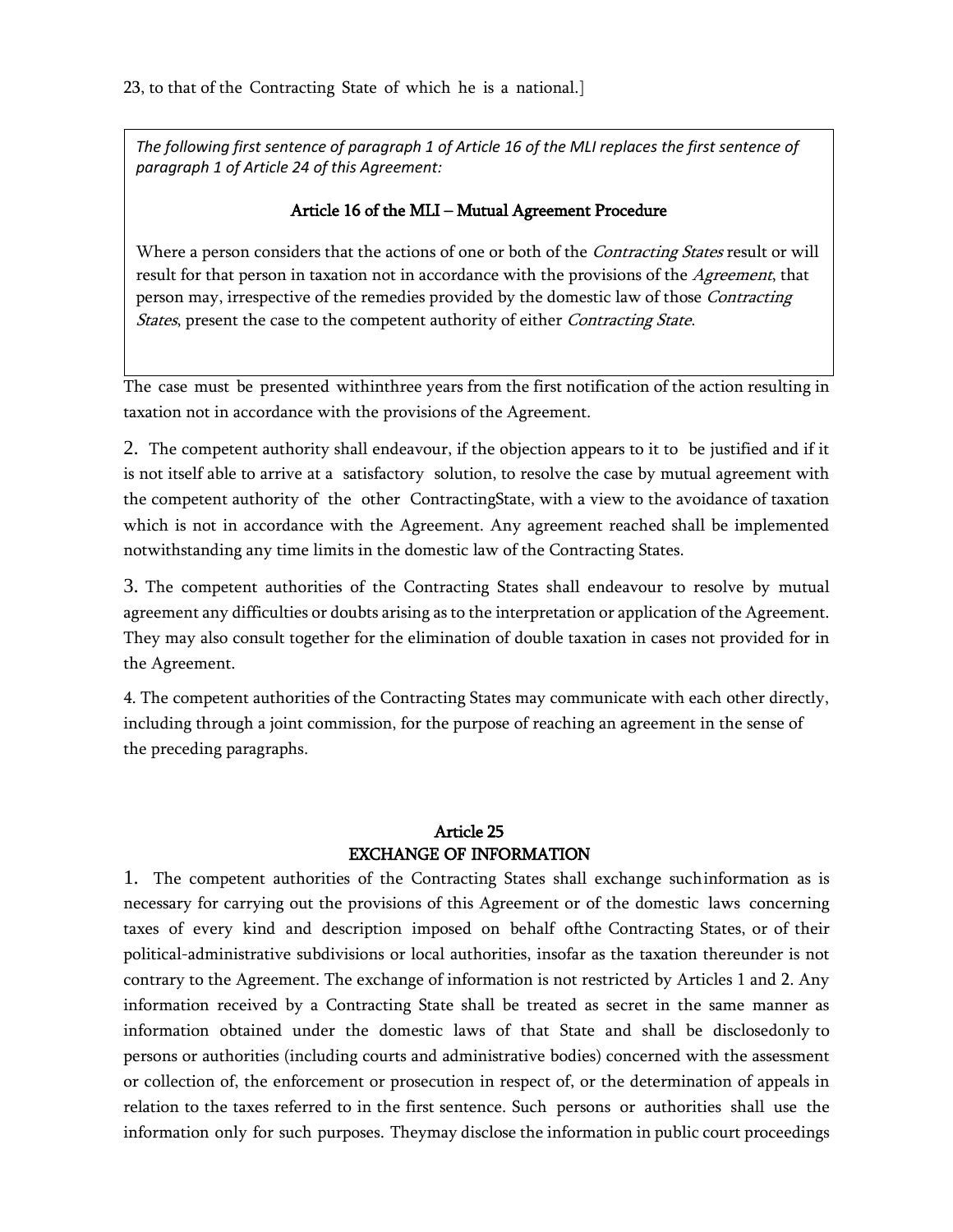or in judicial decisions.

2. In no case shall the provisions of paragraph 1 be construed so as to impose on a Contracting State the obligation:

a) to carry out administrative measures at variance with the laws and administrative practice of that or of the other Contracting State;

b) to supply information which is not obtainable under the laws or in the normal course of the administration of that or of the other Contracting State;

c) to supply information which would disclose any trade, business, industrial, commercial or professional secret or trade process, or information, the disclosure of which would be contrary to public policy (ordre public).

### Article 26

### MEMBERS OF DIPLOMATIC MISSIONS AND CONSULAR POSTS

Nothing in this Agreement shall affect the fiscal privileges of members of diplomatic missions or consular posts under the general rules of international law or under the provisions of special agreements.

*The following paragraph 1 of Article 7 of the MLI applies and supersedes the provisions of this* Agreement:

### Article 7 of the MLI – Prevention of Treaty Abuse

(Principal purposes test provision)

Notwithstanding any provisions of the Agreement, a benefit under the Agreement shall not be granted in respect of an item of income or capital if it is reasonable to conclude, having regard to all relevant facts and circumstances, that obtaining that benefit was one of the principal purposes of any arrangement or transaction that resulted directly or indirectly in that benefit, unless it is established that granting that benefit in these circumstances would be in accordance with the object and purpose of the relevant provisions of the Agreement.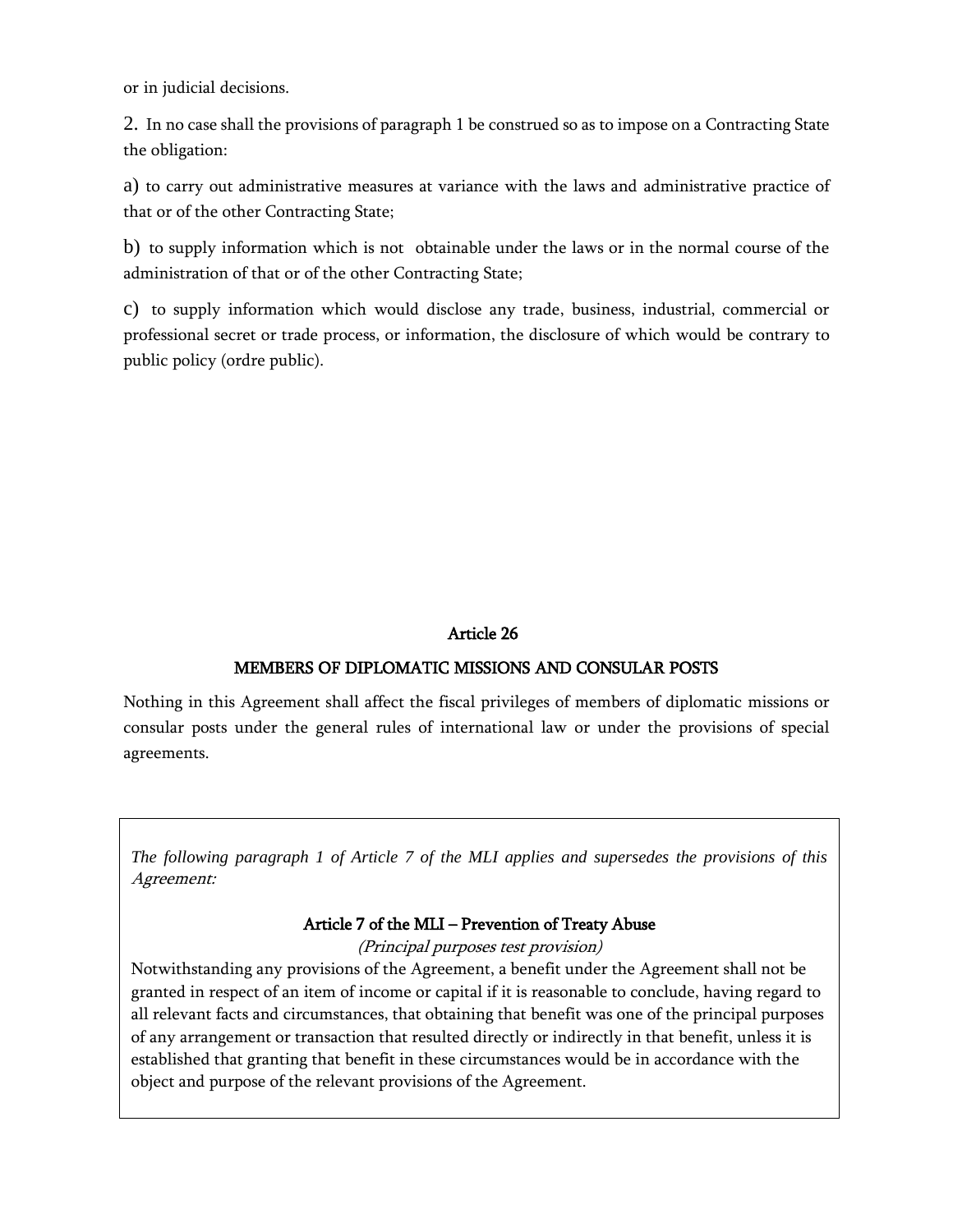#### Article 27

#### ENTRY INTO FORCE

Each of the Contracting States shall notify to the other, through the diplomatic channels, the completion of the procedures required by its domestic law for the bringing into force of this Agreement. This Agreement shall enter into force on the date of the later of these notifications and its provisions shall have effect:

a) in respect of taxes withheld at source, to income paid or credited on or after 1st January in the calendar year next following that in which the Agreement enters into force;

b) in respect of other taxes on income and taxes on capital, to income or capital inany taxable year beginning on or after 1st January in the calendar year next following that in which the Agreement enters into force.

#### Article 28

#### **TERMINATION**

This Agreement shall remain in force until terminated by a Contracting State. Either Contracting State may terminate the Agreement, through the diplomatic channels, by giving notice of termination at least six months before the end of any calendar year following after the period of five years from the date on which the Agreement enters into force. In such event, the Agreement shall cease to have effect:

a) in respect of taxes withheld at source, to income paid or credited on or after 1st January in the calendar year next following that in which the notice is given;

b) in respect of other taxes on income and taxes on capital, to income or capital in any taxable year beginning on or after 1st January in the calendar year next following that in which the notice is given.

IN WITNESS whereof the undersigned, duly authorised thereto, have signed this Agreement.

| <b>DONE</b> |  |  |  | this | . dav |  |  |
|-------------|--|--|--|------|-------|--|--|
|             |  |  |  |      |       |  |  |